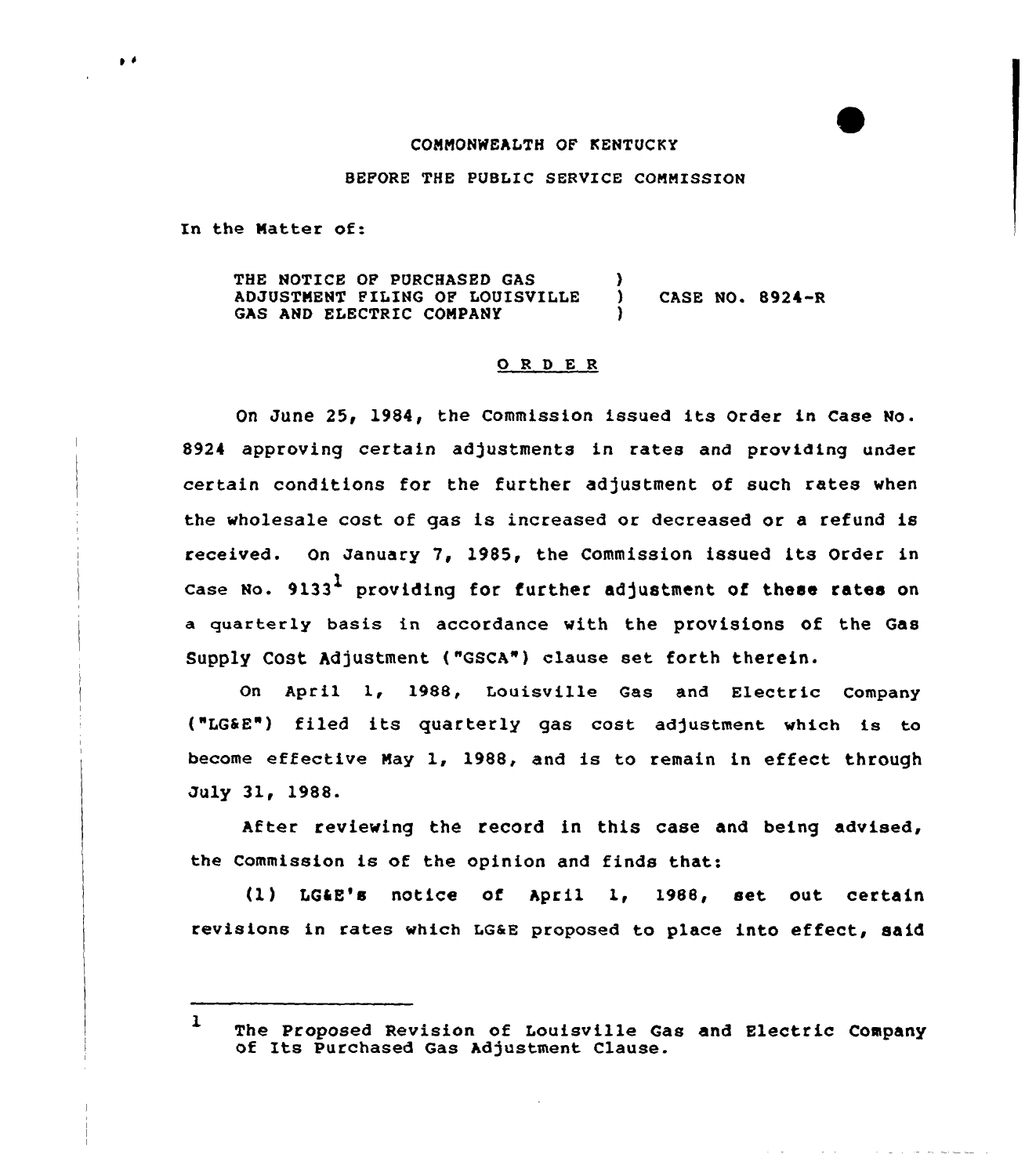rates being designed to pass on the wholesale decrease in gas costs from its supplier in the amount of 2-615 cents per 100 cubic feet.

(2) LGaE's notice set out a total refund factor of .033 cents per 100 cubic feet.

(3) LGaE proposed an actual adjustment of .241 cents per 100 cubic feet, an increase of .542 cents per 100 cubic feet.

(4) IG&E proposed a balance adjustment in the amount of (.269) cents per 100 cubic feet, a decrease of .205 cents per 100 cubic feet.

(5) LG&E proposed a total adjustment in the amount of (8.738) cents per 100 cubic feet, a decrease of 2.278 cents per 100 cubic feet. This decrease represents the combined effect of the supplier decrease, actual, balance and refund adjustments.

(6 ) The adjustment in rates set out in the Appendix to this Order, determined under the GSCA provisions approved by the commission in case No. 8924 dated June 25, 1984, and Caee No. 9133 dated January 7, 1985, is fair, just, and reasonable and in the public interest and should be effective with gas supplied on and after Nay 1, 1988.

IT IS THEREPORE ORDERED that:

 $\mathbf{r}$ 

(1) The rates in the Appendix to this Order be and they hereby are authorized effective with gas supplied on and after Nay 1, 1988.

 $-2-$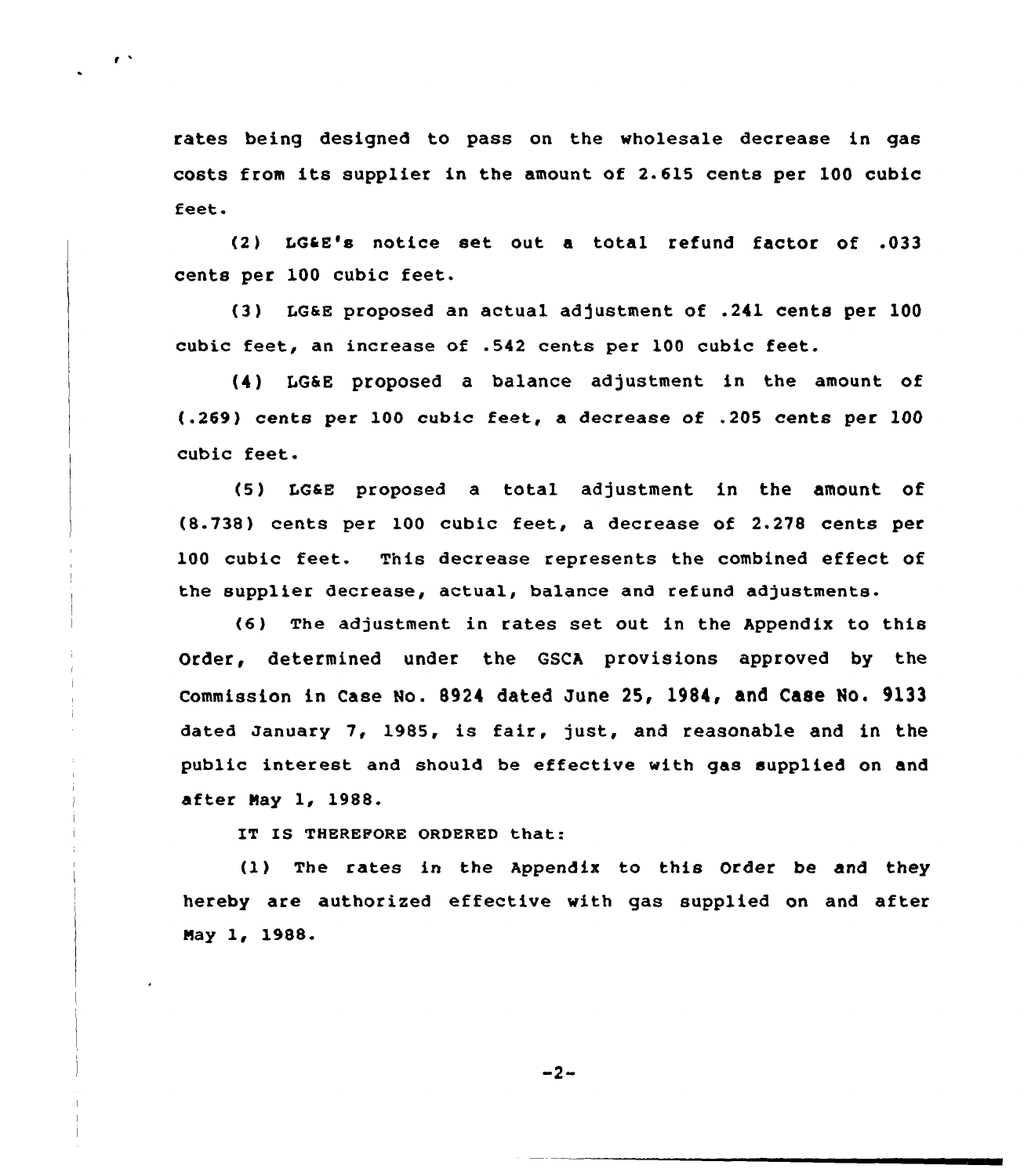(2) Within 30 days from the date of this Order LGSE shall file with this Commission its revised tariffs setting out the rates authorized herein. authorized herein.<br>Done at Frankfort, Kentucky, this 20th day of April

lg88

PUBLIC SERVICE CONNISSION

Culul D. Ideman

Je crairman<br>Deare Mulleous /

ATTEST:

Executive Director